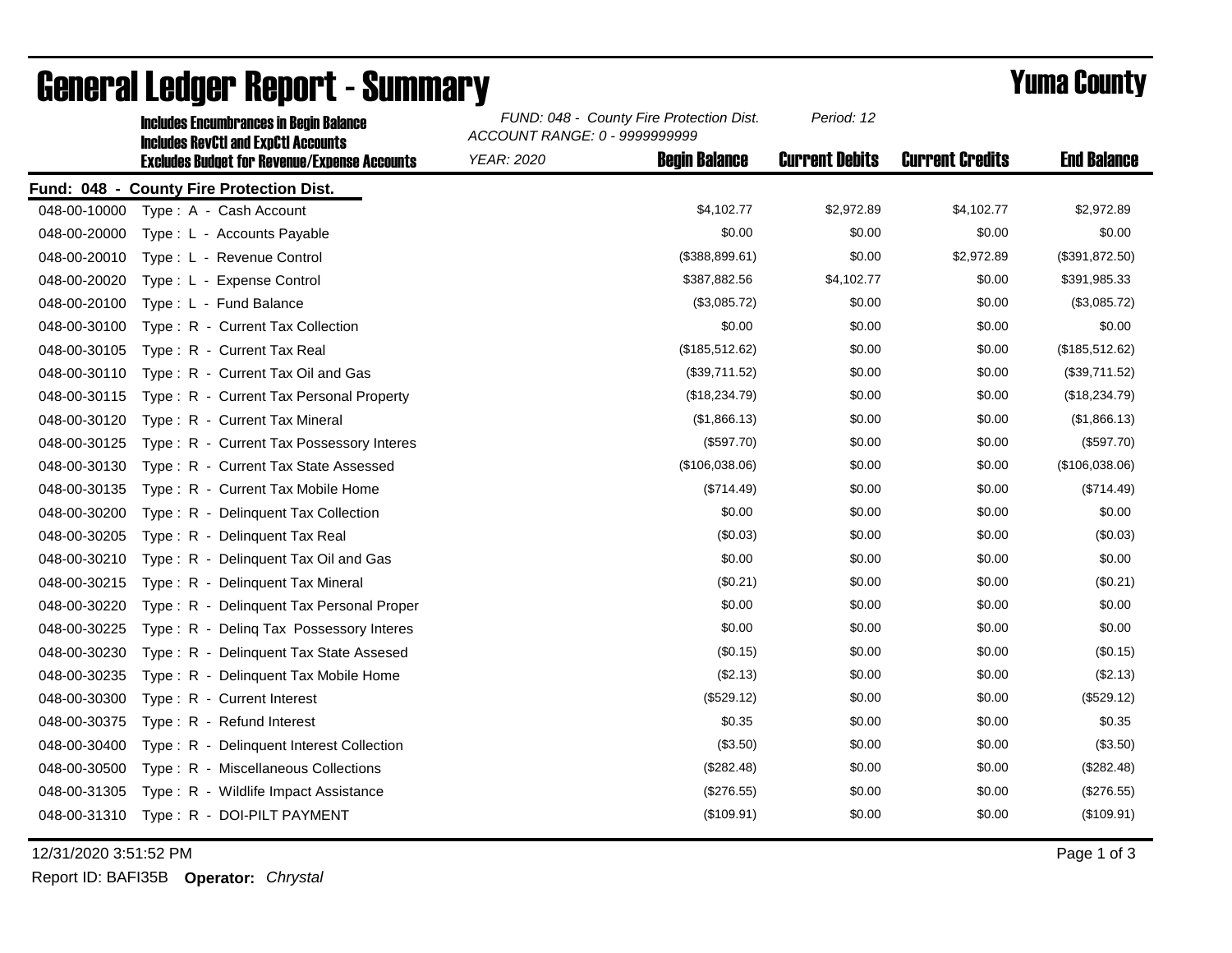|              | <b>Includes Encumbrances in Begin Balance</b><br><b>Includes RevCtI and ExpCtI Accounts</b><br><b>Excludes Budget for Revenue/Expense Accounts</b> |                                          | FUND: 048 - County Fire Protection Dist.<br>ACCOUNT RANGE: 0 - 9999999999 |                             | Period: 12           |                       |                                  |                    |
|--------------|----------------------------------------------------------------------------------------------------------------------------------------------------|------------------------------------------|---------------------------------------------------------------------------|-----------------------------|----------------------|-----------------------|----------------------------------|--------------------|
|              |                                                                                                                                                    |                                          | <b>YEAR: 2020</b>                                                         |                             | <b>Begin Balance</b> | <b>Current Debits</b> | <b>Current Credits</b>           | <b>End Balance</b> |
|              |                                                                                                                                                    | Fund: 048 - County Fire Protection Dist. |                                                                           |                             |                      |                       |                                  |                    |
| 048-00-32100 |                                                                                                                                                    | Type: R - Transfers In                   |                                                                           |                             | \$0.00               | \$0.00                | \$0.00                           | \$0.00             |
| 048-00-33000 |                                                                                                                                                    | Type: R - Auto Tax B Collection          |                                                                           |                             | (\$26,012.19)        | \$0.00                | \$2,111.33                       | (\$28,123.52)      |
| 048-00-33100 |                                                                                                                                                    | Type: $R -$ Auto Tax A & F Collection    |                                                                           |                             | (\$9,008.38)         | \$0.00                | \$861.56                         | (\$9,869.94)       |
| 048-00-49100 |                                                                                                                                                    | Type: X - Treasurer Fees                 |                                                                           |                             | \$10,599.09          | \$0.00                | \$0.00                           | \$10,599.09        |
| 048-00-49401 |                                                                                                                                                    | Type: R - Transfer Out                   |                                                                           |                             | \$0.00               | \$0.00                | \$0.00                           | \$0.00             |
| 048-00-49500 |                                                                                                                                                    | Type: X - Checks Written / ACH Transfer  |                                                                           |                             | \$377.283.47         | \$4.102.77            | \$0.00                           | \$381,386.24       |
|              |                                                                                                                                                    | Fund: 048 - County Fire Protection Dist. |                                                                           | Totals :                    | (\$1,017.05)         | \$11,178.43           | \$10,048.55                      | \$112.83           |
|              |                                                                                                                                                    | <b>Total Fund Revenues:</b>              | \$2,972.89                                                                | <b>Total Fund Expenses:</b> |                      | \$4.102.77            | <b>Net Revenue Over Expense:</b> | (\$1,129.88)       |

## General Ledger Report - Summary **Example 2018** Yuma County